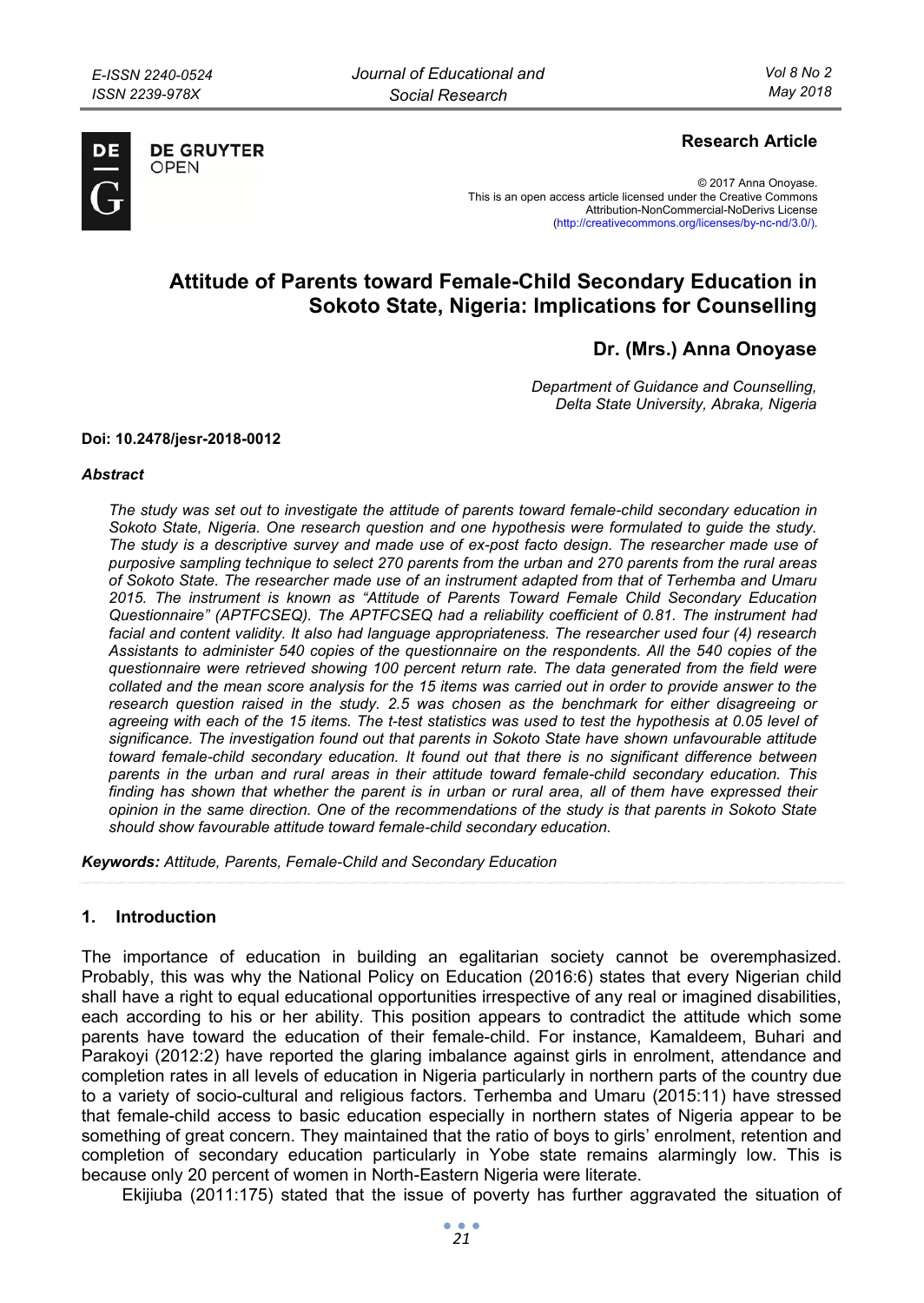| E-ISSN 2240-0524 | Journal of Educational and | Vol 8 No 2 |
|------------------|----------------------------|------------|
| ISSN 2239-978X   | Social Research            | May 2018   |

girls' lack of access to education because some parents when faced with scarce resources, choose to educate boys rather than girls. Traditional beliefs and parental poverty have been found to foster negative attitude which limit parents' support for girl-child education. As far as Olomukoro and Omiunu (2011) are concerned, other hindrances to girl child education in Nigeria include cultural inhibitions, erroneous interpretations of religious injunctions, traditional practices, early betrothal of girls in marriage, gender insensitivity to educational environments, social preference for the male child and overburdening of the girl-child with household labour.

Ekejiuba (2011) has maintained that women in Nigeria are hit with poverty than the men because of disparity in education and the prevalence of early marriage that tend further to impoverish women and subject them to discrimination. Umoh and Atakpa (2014) asserted that generally because of gender discrimination and cultural barriers, the girl-child was not allowed the opportunity to go to school early in Africa. They were patted, loved and kept back at home to cook, marry, bear children, keep the house and serve the men.

Ambreen and Mohyuddin (2013) asserted that generally, in Pakistan, parents prefer their sons to go to school over their daughters because they are supposed to be the helping hand for the parents. They stressed that parents tend to think that whatever they spent on sons is an investment whereas spending over daughters is a waste because they are considered as liabilities.

Terhemba and Umaru (2015) carried out a study on the evaluation of parents' attitude toward girl-child enrolment, retention and completion of secondary school in Yobe State, Nigeria. The researchers used the instrument known as Attitude on Girl-Child Education questionnaire to gather data from the field. The questionnaire had Cronbach alpha reliability of .823. The instrument was administered on 500 parents and all questionnaire were retrieved showing one hundred percent return rate. The researchers used percentage and t-test to analyse the data and findings showed that:

- 1. Attitude of parents towards girl-child enrolment, retention and completion of secondary schools in Yobe State was not positive.
- 2. There is no significant difference between the attitude of rural and urban parents towards girl-child enrolment, retention and completion of secondary school in Yobe State.

Kamaldeen, Buhari and Parakoyi (2012) in their study found out that school enrolment pattern of female children by calculation constituted 69.5% of children that dropped out of schools. Some of the reasons advanced were lack of money, running of errands for parents, early marriage, truancy in school, hawking activities and early pregnancy. Samal (2012) undertook the study of parents' attitude towards schooling and education of children in India, and found out that the attitude of parents to girl-child education was not favourable. The study equally found out that, inspite of the government's endeavours in providing free education to all, the attitude of parents to girl-child education was not found to be highly favourable. The attitude of male and female parents with respect to schooling of the girl-child was found not to be significantly different.

Okobia and Ekejiuba (2015) investigated parental attitudes and girl-child education in Edo State Nigeria. A sample of 450 respondents randomly selected from Benin metropolis participated in the study. The instrument used for collection of data was tagged, "Parental Attribute Towards Girl-Child Education". The data collected were subjected to statistical analysis using t-test and analysis of variance. Hypotheses were tested at 0.05 level of significance. Findings showed that parents have positive attitude towards girl-child education. Parents from southern parts of Nigeria residing in Benin metropolis were more disposed to girl-child education than those from northern parts. The result further showed that parents who are Christians have better attitude towards girlchild education than their Moslem counterparts.

Universal Basic Education Commission (UBEC) 2011/2012 report on enrolment of Junior Secondary School Students (JSS) in Sokoto State maintained that while male enrolment for JSS 1 stood at 16,704, that of female was 6,267. For JSS 2, male enrolment was 15,759 and female was 6,318. Enrolment for Male JSS 3 stood at 14,430 while that of female was 4,550. Total enrolment for male was 46,893 while female was 17,135.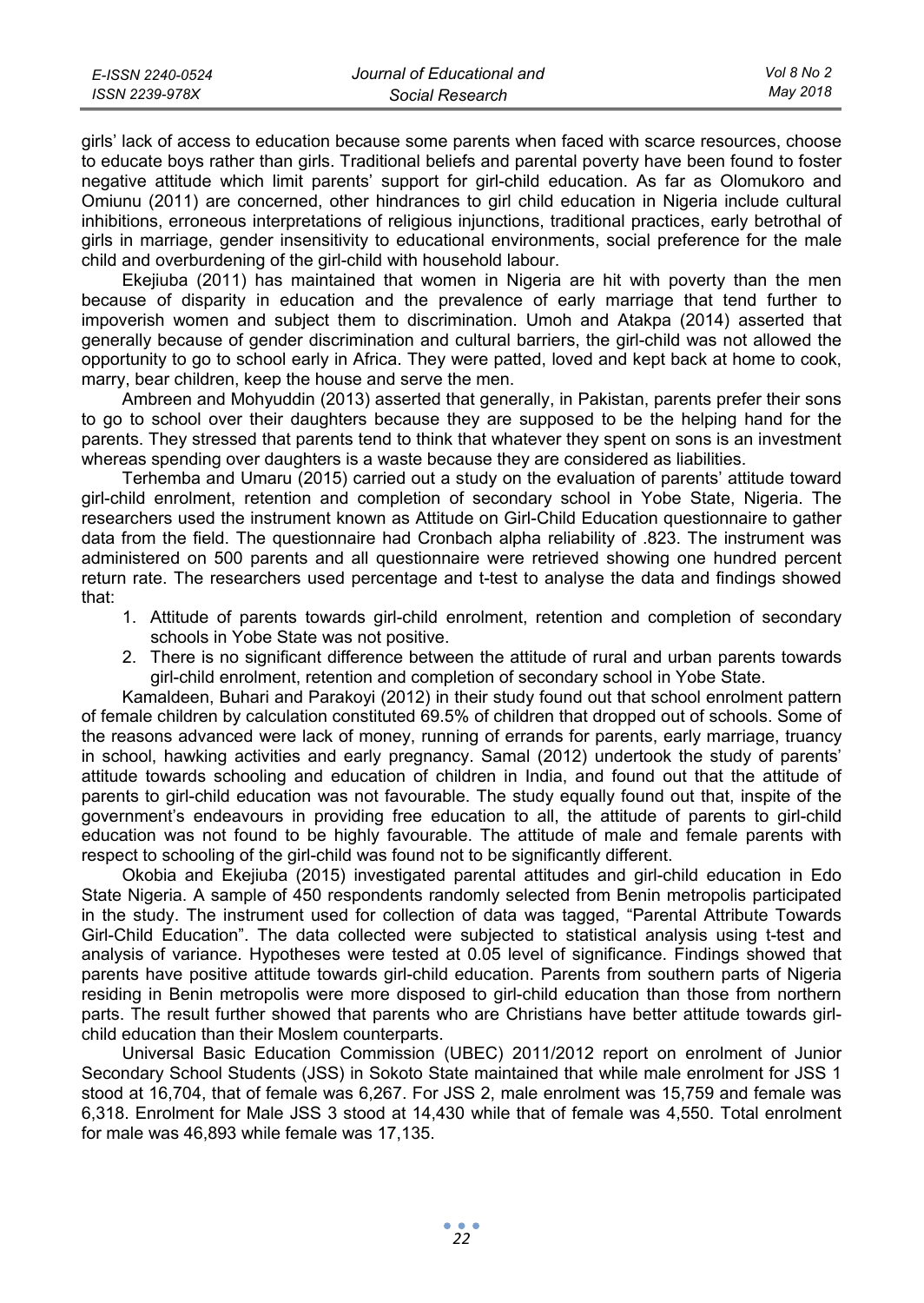#### *1.1 Definition of Terms*

**Attitude:** Attitude in this study is defined as the behaviour of the parents toward female-child secondary education.

#### *1.2 Statement of the Problem*

The birth of a male child in Nigeria is often greeted with joy, happiness and jubilation than that of the female. One of the reasons is that the male child is seen as the one that would take over the responsibility of the family after the parents are gone. The female child is regarded as someone that belongs to another family because of marriage. Sometimes, the girl-child is made to hawk in order to get money to train the boy. In short, some parents have developed the attitude of sending the female child on early marriage so that they can use the money to train the boy. In the extreme northern part of Nigeria, religious belief is used to deny the female child, education. The general slogan that "the womens' place is in the kitchen" is also used to deprive the girl-child of education. The problem of this investigation, put in a question therefore, is, what kind of attitude do parents in Sokoto State have towards the female-child secondary education? The researcher then formulated one research question and one hypothesis to guide the study.

#### *1.3 Research Question*

1. What type of attitude do parents in Sokoto State show toward female-child secondary education?

#### *1.4 Hypothesis*

1. There is no significant difference between parents in the urban and rural areas in their attitude towards female-child secondary education.

# **2. Research Procedure and Methodology**

The study adopted descriptive survey using Ex-post facto design. Egbule and Okobiah (2012:27) asserted that in survey study, the researcher selects samples from the population. This means that in survey study, the researcher selects samples from the population for an exploratory study to enable him discover relative incidence, distribution and interrelation of educational, sociological, psychological, political as well as economic variable.

For the purpose of this study, the state was divided into two that is, urban and rural areas. The researcher then, used purposive sampling technique to select 270 parents from the urban and 270 parents from the rural area of Sokoto State. The total number of respondents was 540. The respondents were educated and uneducated. The researcher made use of an instrument adapted from that of Terhemba and Umaru 2015. The instrument is known as "Attitude of Parents Toward Female Child Secondary Education Questionnaire" (APTFCSEQ). The instrument consists of 15 items with a 4-point rating scale of Strongly Agree (SA) 4-points, Agree (A) 3 points, Disagree (D) 2 points and Strongly Disagree (SD) 1 point. The APTFCSEQ had reliability coefficient of 0.81. The instrument had facial and content validity. It also had language appropriateness.

The researcher used 4 research assistants to administer 540 copies of the questionnaire on the respondents. For those who could not read and write, the research assistants read and interpreted the questionnaire to them and filled-in their responses. All the 540 copies of the questionnaire were retrieved showing 100 percent return rate. The data generated from the field were collated and the mean score analysis for the 15 items was carried out to provide answer to the research question raised in the study. 2.5 was chosen as a benchmark for either disagreeing or agreeing with each of the 15 items. The t-test was used to test the hypothesis at 0.05 level of significance.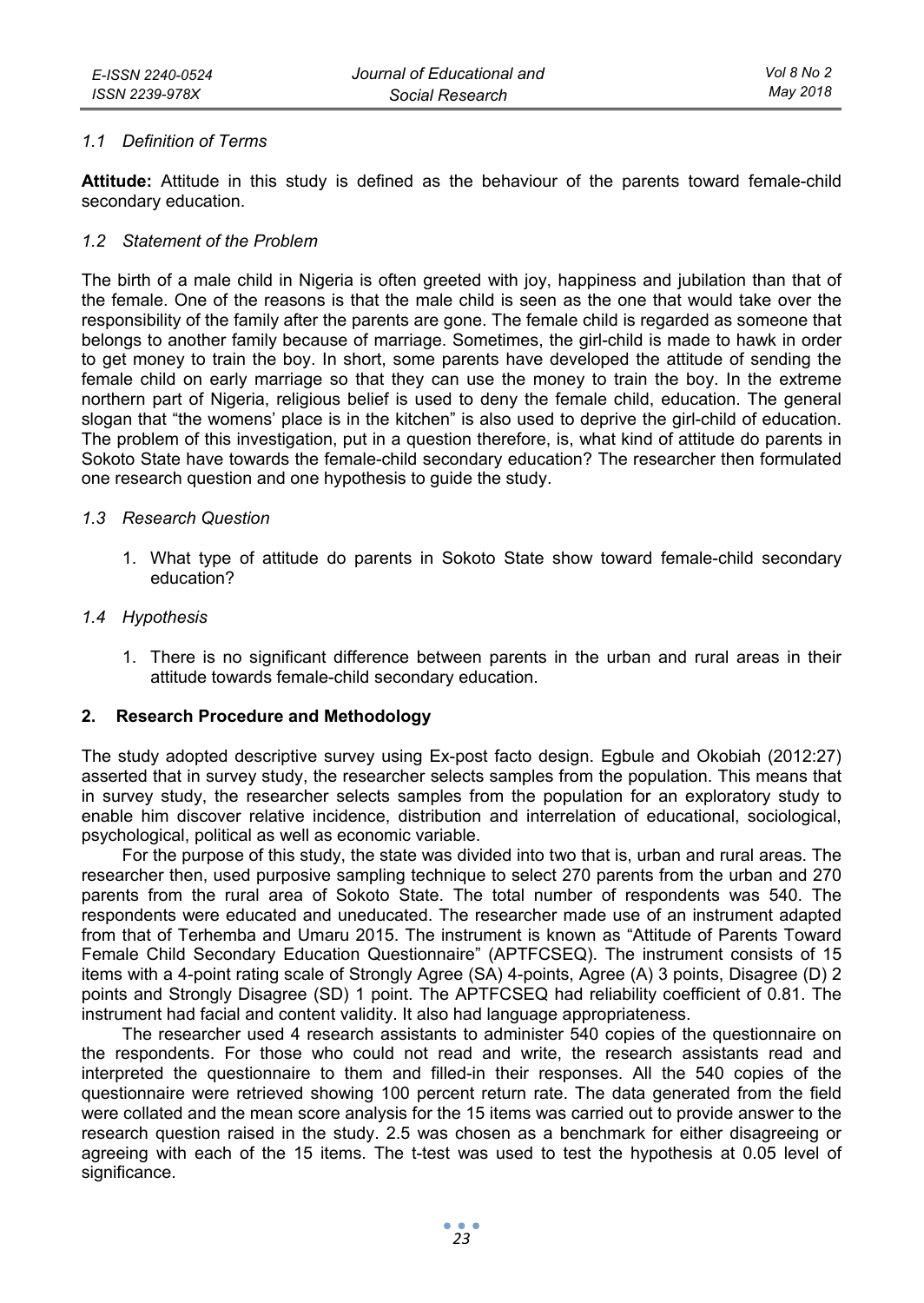#### **3. Findings**

- *3.1 Research Question* 
	- 1. What type of attitude do parents in Sokoto State show toward female-child secondary education?

**Table 1:** Mean Score Analysis of Parents' Attitude toward Female-Child Secondary Education in Sokoto State

|                             | <b>S/N</b> Statement                                                                                                                    | <b>Respondents</b> | <b>SA</b> | A       | D      | <b>SD</b>           | $\overline{X}$ | <b>Decision</b>           |
|-----------------------------|-----------------------------------------------------------------------------------------------------------------------------------------|--------------------|-----------|---------|--------|---------------------|----------------|---------------------------|
| $\mathbf{1}$ .              | Educated male-child is more responsible than<br>educated female-child                                                                   | 540                |           | 136 131 |        |                     |                | 43 230 2.3 Disagreed      |
|                             | Female-child should be given out in marriage and the<br>money used to provide secondary education to the<br>male-child.                 | 540                |           |         |        | 200 145 105 100 2.9 |                | Agreed                    |
| 3.                          | Female-child secondary education end-up in the<br>kitchen.                                                                              | 540                | 85        |         |        |                     |                | 150 104 201 2.2 Disagreed |
| 4.                          | Government should give scholarship to the male-child<br>and not the female-child                                                        | 540                |           | 212 190 | 18     | 30                  | 3.2            | Agreed                    |
| 5.                          | Female-child should not be given secondary education<br>245 185<br>10<br>10<br>540<br>because it would prevent her from marrying early. |                    | 3.2       | Agreed  |        |                     |                |                           |
| 6.                          | Money invested in female-child secondary education is<br>a waste.                                                                       | 540                | 25        |         |        |                     |                | 130 180 205 2.0 Disagreed |
| $\overline{7}$ .            | The rate of pregnancy during female-child secondary<br>education discourages the parents.                                               | 540                |           |         |        | 210 181 132 11 3.1  |                | Agreed                    |
| 8.                          | Providing female-child secondary education only<br>makes her a good house wife                                                          | 540                |           |         |        | 251 162 125 102 5.2 |                | Agreed                    |
| 9.                          | Female-child secondary education is good if only it is<br>free                                                                          | 540                | 30        |         |        |                     |                | 101 107 302 1.7 Disagreed |
| 10                          | It is better for a female-child to marry instead of having<br>secondary education.                                                      | 540                |           |         |        | 130 105 101 204 2.8 |                | Agreed                    |
| 11.                         | Educated female-child can contribute only little nation<br>building.                                                                    | 540                |           |         |        | 130 105 101 204 2.8 |                | Agreed                    |
| 12.                         | The female-child only needs secondary education as a<br>future mother.                                                                  | 540                |           |         |        | 252 173 125 105 3.7 |                | Agreed                    |
| 13.                         | Because of religious adherence, the female-child does<br>not need secondary education.                                                  | 540                |           |         |        | 240 183 105 12 3.2  |                | Agreed                    |
| 14                          | Educated female-child does<br>not respect the parents.                                                                                  | 540                |           |         |        |                     |                | 1231121032022.3Disagreed  |
| 15.                         | When an educated female-child becomes married she<br>controls the husband.                                                              | 540                |           |         |        | 201 134 104 101 3.5 |                | Agreed                    |
| 2.9<br>Aggregate Mean Score |                                                                                                                                         |                    |           |         | Agreed |                     |                |                           |

# **Source:** Fieldwork

Table one shows the mean analysis of parents attitude toward the female-child secondary education in Sokoto State. Among the fifteen items on table one, parents showed unfavourable attitude toward female-child secondary education in ten of them. The ten items are: 2,4,5,7,8,10,11,12,13 and 15. The researcher found out that parents showed unfavourable attitude toward female-child education when they said that a female-child should be given out on marriage and the money be used to provide the male-child secondary education with a mean of 2.9. With the mean of 3.2 for item 4, parents showed unfavourable attitude toward female-child secondary school when they agreed that government should provide scholarship for the male-child and not the female child.

The investigation also found out that with the mean of 3.2 for item 5, parents have shown unfavourable attitude toward female-child education when they said that provision of secondary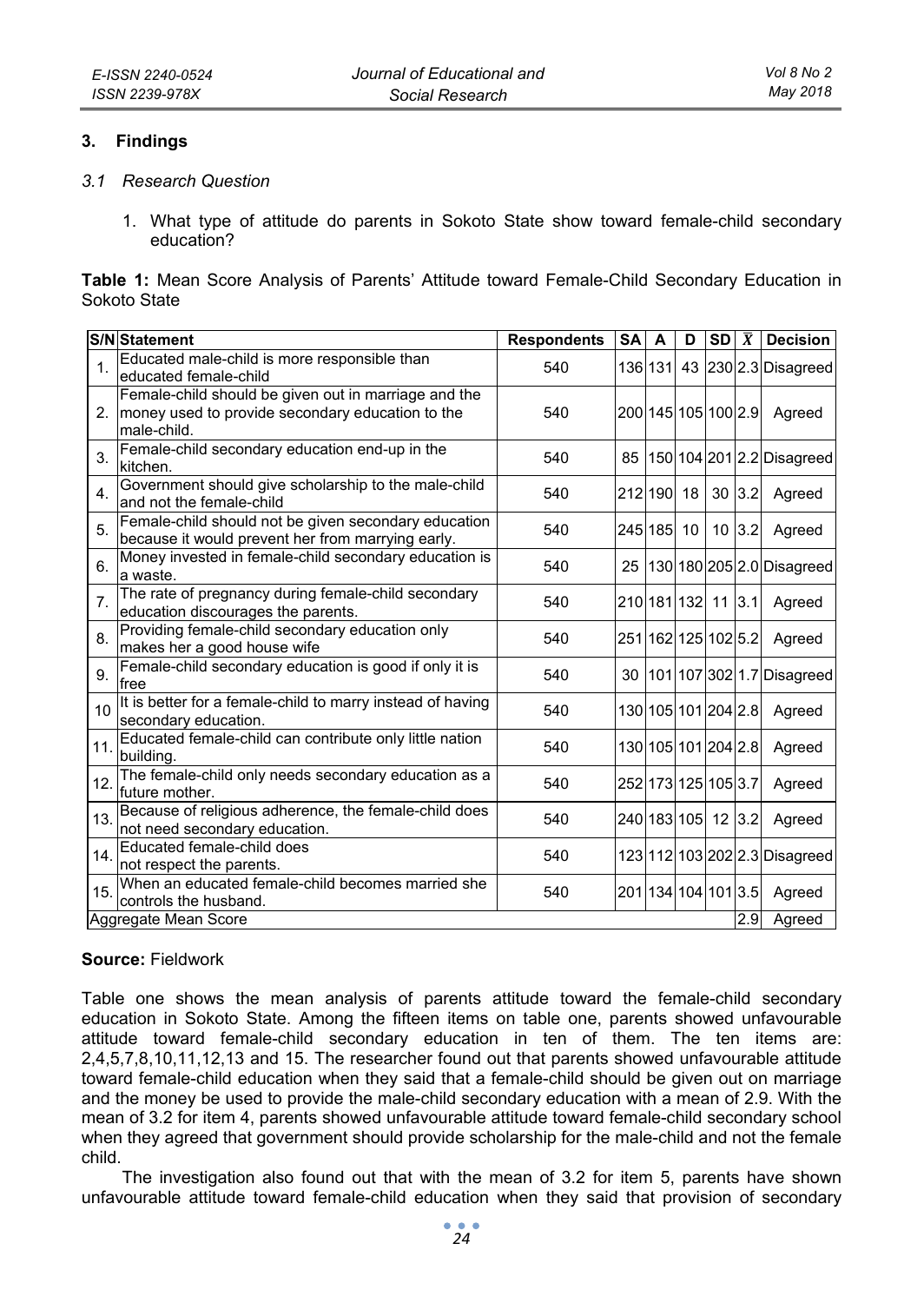| E-ISSN 2240-0524 | Journal of Educational and | Vol 8 No 2 |
|------------------|----------------------------|------------|
| ISSN 2239-978X   | Social Research            | May 2018   |

education to the female-child would prevent her from marrying early. The mean of 3.1 for item 7, is a demonstration of unfavourable attitude of parents toward female-child secondary education because of the rate of pregnancy among them. The investigation has found out that parents have shown unfavourable attitude toward female-child secondary education with a mean of 2.8 on item 10 when they agreed that it is better for the female-child to marry instead of having secondary education. Parents have shown unfavourable attitude toward female-child secondary education with a mean of 3.1 on item 11 when they agreed that educated female-child only contributes little to nation building. The investigation found out that parents have shown unfavourable attitude toward female-child education with a mean of 3.7, on item 12 when they agreed that the female-child only needs secondary education as a future mother.

The investigation has revealed that parents have shown unfavourable attitude toward femalechild secondary education with a mean of 3.2 on item 13, when they agreed that because of religious adherence, the female-child does not need secondary education. The parents have also shown unfavourable attitude toward female-child secondary education when they agreed with a mean of 3.5, item 15, that an educated female-child would control the husband when she becomes married.

Parents have shown favorable attitude toward the female-child secondary education in items 1,3,6,9 and 14. In item 1, parents' showed favourable attitude toward female-child secondary education with a mean of 2.3 when they disagreed that educated male child is more responsible than educated female-child. With the mean of 2.2 for item 3, parents disagreed that female secondary education end-ups in the kitchen. The study has equally revealed that parents showed favourable attitude toward female-child secondary education with a mean of 2.0 for item 6 when they disagreed that money invested in female child secondary education is a waste. The investigation revealed that parents showed favourable attitude toward female-child secondary education when they disagreed with a mean of 1.7 on item 9, that female-child secondary education is good if only it is free. With a mean of 2.3, item 14, parents have showed favourable attitude toward female-child secondary education when they disagreed that educated female-child does not respect his parents.

# *3.2 Hypothesis 1*

There is no significant difference between parents in the urban and rural areas in their attitude toward female-child secondary education.

| <b>Variables</b> |     | Df  | Mean  | t-cal | t-critical |
|------------------|-----|-----|-------|-------|------------|
| Jrban            | 270 | 538 | 24.59 | 70    | .96        |
| Rural            | 270 |     | 30.73 |       |            |

**Table 2:** T-test of Attitude of Parents toward Female-Child Secondary Education in Sokoto State

#### **Source:** Fieldwork

Table two shows a mean of 24.59 for urban and 30.75 for rural parents, a calculated t of 1.72 and critical t of 1.96. Since the critical t of 1.96 is higher than calculated t of 1.72 at 0.05 level of significant, the hypothesis which says, that there is no significant difference between parents in the urban and rural areas in their attitude toward female-child secondary education is accepted. This finding has shown that whether the parent is in urban or rural area, all of them have expressed their opinion in the same direction.

# **4. Discussion**

One of the findings of this investigation is that parents have shown unfavourable attitude toward female-child secondary education. This implies that parents are not positively disposed towards the education of the girl-child at the secondary school level. This lends credence to Terhemba and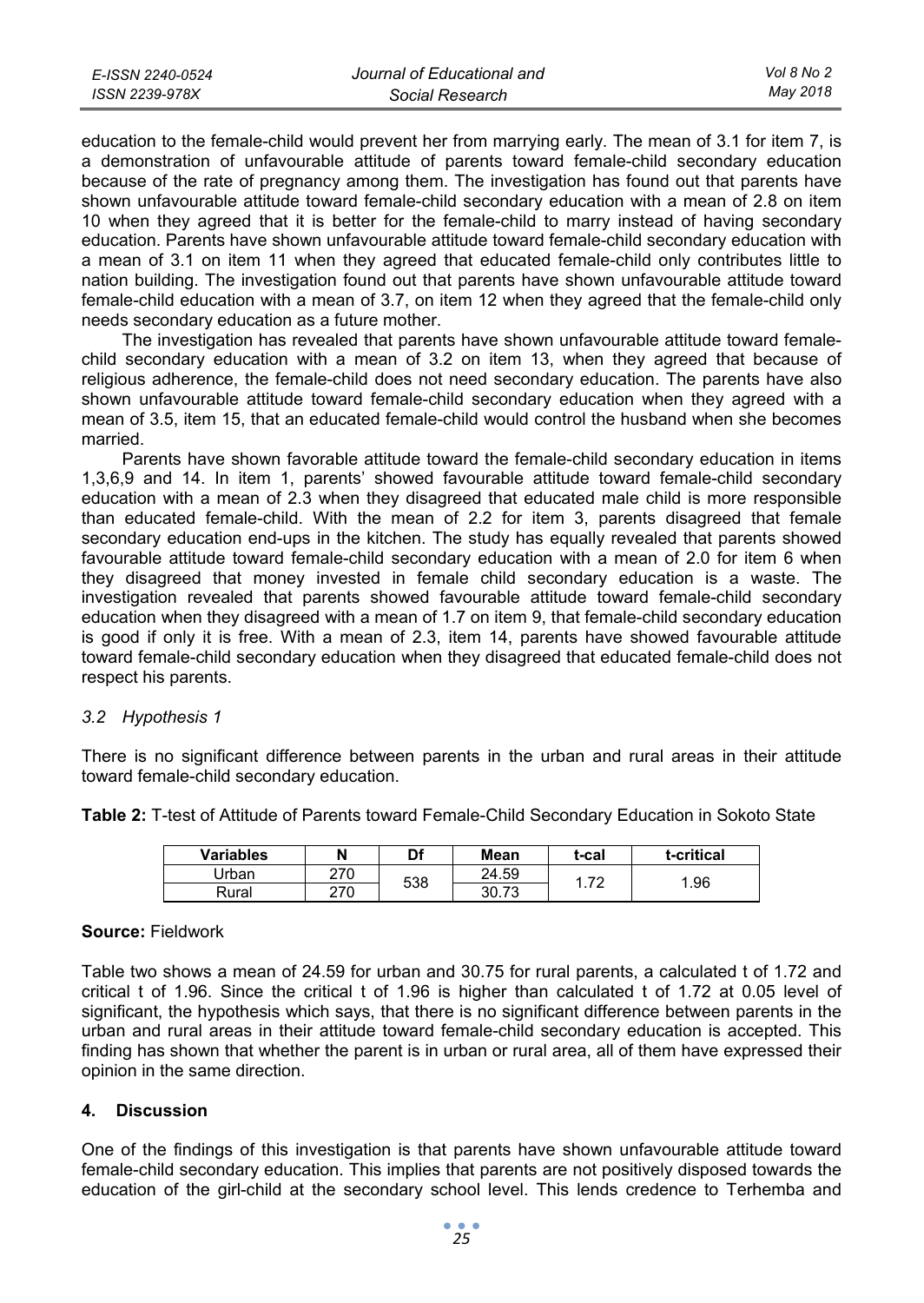| E-ISSN 2240-0524 | Journal of Educational and | Vol 8 No 2 |
|------------------|----------------------------|------------|
| ISSN 2239-978X   | Social Research            | Mav 2018   |

Umaru (2015) when they found out that the attitude of parents toward girl-child enrolment, retention and completion of secondary school in Yobe State was not positive. This present study supports that of Samal in India which indicated that the attitude of parents toward girl-child education was not favourable inspite of government's endeavours in providing free education to all. The finding of Okobia and Ekejiuba in Edo State Nigeria (2015) is in contrast to the finding of the present study when they found out that parents have positive attitude toward girl-child education most especially among parents from Southern part of Nigeria residing in Benin metropolis.

Another finding of the study has revealed that there is no significant different between parents in the urban and rural areas in their attitude towards female-child Education. This result has indicated that irrespective of geographical locations, parents have unfavourable attitude towards the female-child education. This finding corroborates the study of Terhemba and Umaru (2015) when they found out that parents in urban and rural areas do not significantly differ in their attitude toward girl-child enrolment retention and completion of secondary schools in Yobe State.

# **5. Conclusion**

The conclusion that can be drawn as a result of the findings is that parents in Sokoto State, Nigeria, whether living in urban or rural areas have not shown favourable attitude toward the female-child secondary education.

#### **6. Recommendations**

The following recommendations are made as a result of the findings and conclusion:

- 1. Parents in Sokoto State are advised to show favourable attitude toward female-child secondary education.
- 2. The Ministry of Women Affairs should organize Public Enlightenment programmes on the consequences of early marriage of girls.
- 3. The government should make education free up to secondary school level in the Northern part of Nigeria so that girls from poor homes can benefit.
- 4. Non-governmental organisation should give scholarships to girls to encourage them to learn.
- 5. Parents should not discriminate against their female children but rather treat all children equally and provide same opportunities for them.
- 6. Boys and girls should be exposed to the same socialization process so that boys will not feel more superior.

# **7. Counselling Implications**

Some of the counselling implications are:

- 1. Counsellors are needed in secondary schools to counsel female students to model successful women in Academics in their communities and the society at large.
- 2. Counsellors are to organize parents' conferences and use such media to discuss with parents relevance of female education to the students themselves, their families and the nation.
- 3. Counsellors should counsel female students so as to build up their self-esteem and take their studies seriously.

#### **References**

Ambreen, M. and Mohyuddin, A. (2014). Gender Biased Parental Attitude toward Education, A case study of Village Dasaha District, Falsalabad, Pakistan: Academic Research International.

Egbule, J.F. and Okobiah, D.O. (2012). Research methods in education for Colleges and Universities: Agbor; Kmensuo Educational Publishers.